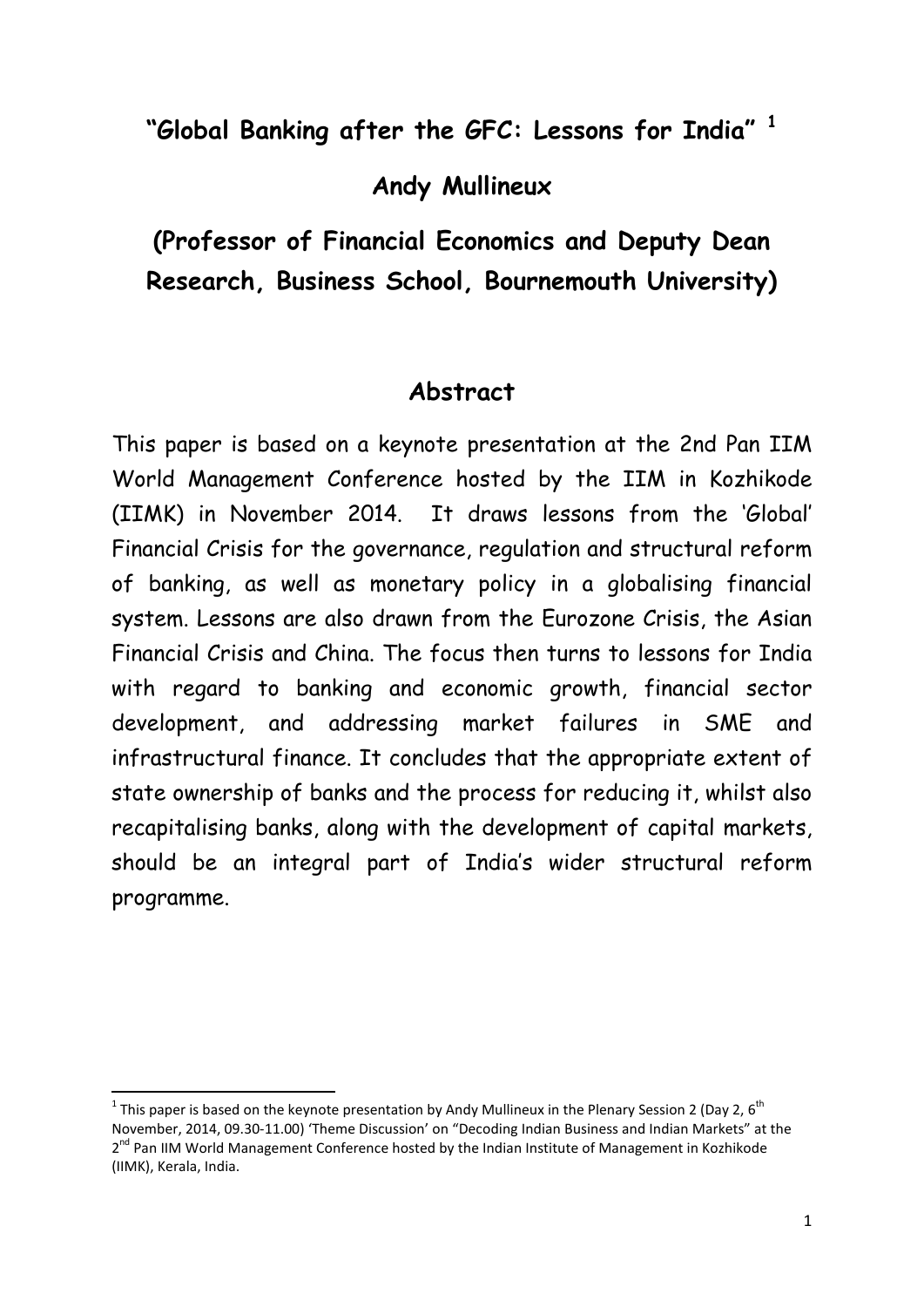#### 1) **Lessons from the 'Global' Financial Crisis (GFC)**

The GFC was not truly, 'Global' but was 'Great' in magnitude, particularly so in the US, and the UK and the EU. Emerging market economics were affected largely due to capital market aftershocks and the 'Great Recession' that followed the financial crisis, but their financial systems largely remained crisis free, as did those of Canada and Australia.

The GFC itself marked a monumental failure of bank governance in the worst affected countries; particularly the US and the UK, but also Germany. Banks were not adequately managing their risk exposures and external auditors did not seem to be alert to the problem. Further, shareholders and other stakeholders were not ensuring that bank risk management was properly governed and permitted remuneration systems that rewarded risk seeking behaviour and encouraged short term profit seeking by management to be put in place as they sought ever higher returns on equity, rather the assets. Regulators and supervisors of banks bought into the idea that the financial system as a whole was being rendered stable because financial derivatives, including mortgage backed securities (MBS) and Collateralised Debt Obligations (CDOs), were spreading not only exchange rate and interest rate risks, but increasingly, also credit risks, more widely, or 'diversifying' them. Meanwhile, the shadow banking system that developed as part of the processes of securitisation and 'derivitisation', along with increased reliance on wholesale money market financing from money market mutual funds (MMMFs) was largely unregulated.

Additionally, bank leverage (debt liabilities in relation to equity capital) and funding gaps (loans less retail deposits) increased dramatically in decade prior to the crisis. Shareholders were thus increasingly exposed to both liquidity and solvency crises, despite the evolution of the 'Basel Committee' (on Banking Supervision, BCBS) risk-related capital adequacy requirements from the first Basel Accord ('Basel I') in 1988 to 'Basel II' in 2004 and beyond. Whilst Basel I concentrated on credit risks and Basel II additionally required capital provisions for 'market risks', neither included liquid reserve requirements. Overall the focus was on regulating individual banks, using internal 'Value at Risk' (VaR) models and the opinions of Credit Rating Agencies (CRAs) for guidance in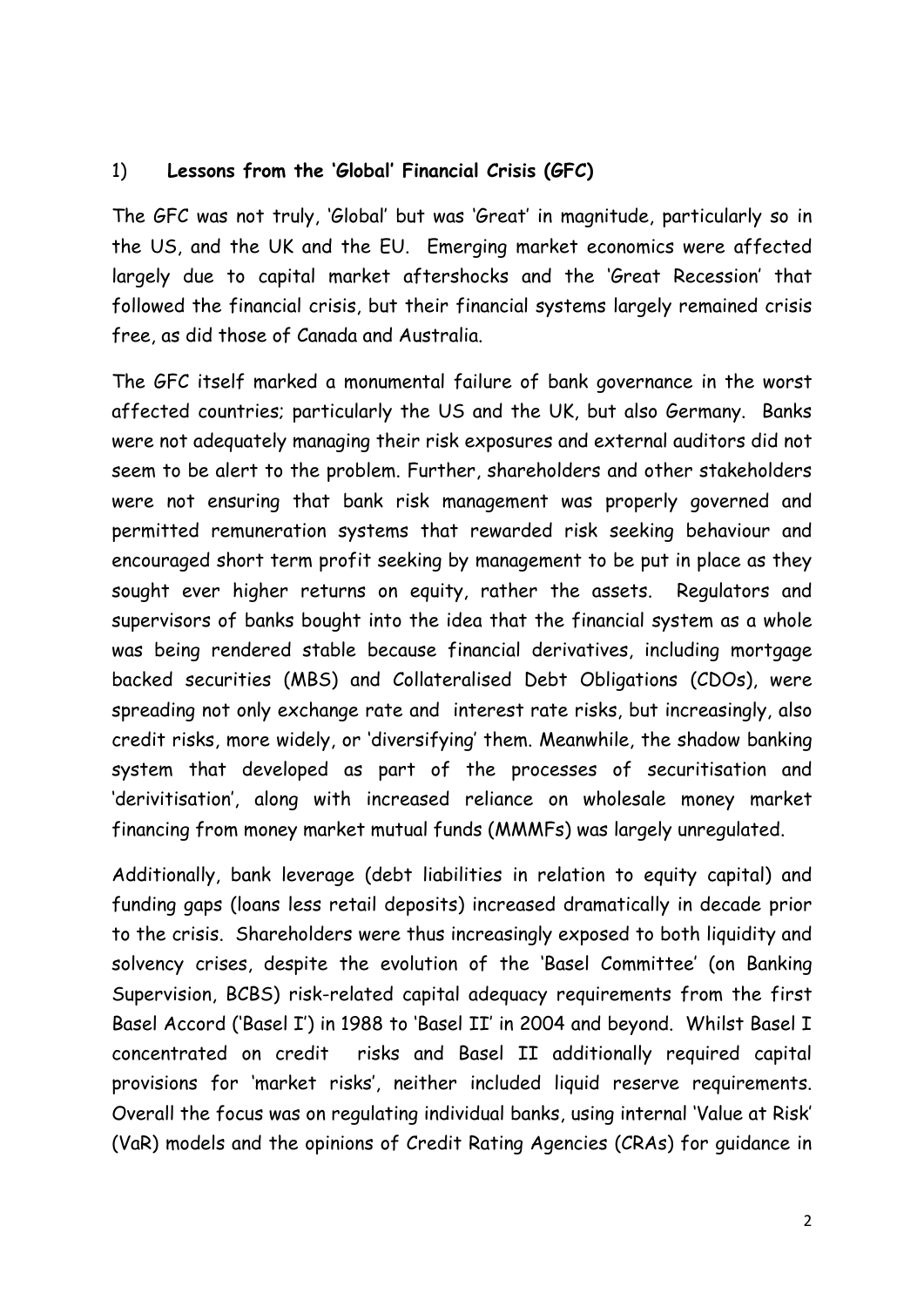the case of the bigger banks; rather than systemic risks. Supervision was micro-prudential, rather than macro-prudential.

Monetary policy was led by the US Federal Reserve Board (FRB) in an increasingly globalised financial system in which the US dollar remained the main reserve currency under the Chairmanships of Alan Greenspan and Ben Bernanke. The FRB had responded to a series of negative financial 'shocks' in the capital markets, including the collapse of the 'Dot-Com' bubble and "9/11" (2001), by cutting interest rates. Low short term interest rates led to a buildup of household debt and seemingly perverse capital inflows into the US due to 'global imbalances'; which pushed down long term interest rates, making mortgage finance ever more attractive. The 'global imbalances' were an echo of the 1997/98 Asian Financial Crisis and the build up by China, as well as Japan and the oil exporting 'Gulf States', of substantial dollar reserves; which were naturally invested in US Treasury Bonds and stocks. 'Cheap money' sustained for long periods tends to stoke up asset price inflations as capital gains from holdings of various financial assets, real estate and commodities are sought because real interest rates and associated yields are abnormally suppressed.

A key lesson from the GFC is that the regulation and supervision of banking systems and wider financial systems, including shadow banking, is now required. Given that the globalisation of finance, and thus international multinational banking, is now well established, substantial international supervisory coordination will be required, as the Financial Stability Board, which was enhanced in the wake of the GFC, has acknowledged. Where the 'resolution' of failed banks with cross-border operation is required, the governments involved will have to take the unpopular measure of sharing losses at their taxpayers' expense. Agreements will thus be politically contentious and 'blame shifting' can be expected; as in the past with the 'Banco Ambrosiano affair' and in the resolution of ABNAmro during the GFC.

More generally, taxpayers should be protected from attempts by big banks and their shareholders and other stakeholders from 'pocketing' the gains in the good years whilst 'socialising' their losses in the bad ones. That having been said, financial stability is a public good that taxpayers should, at least in part, pay for, especially as they enjoy the tax revenue from the profits and the high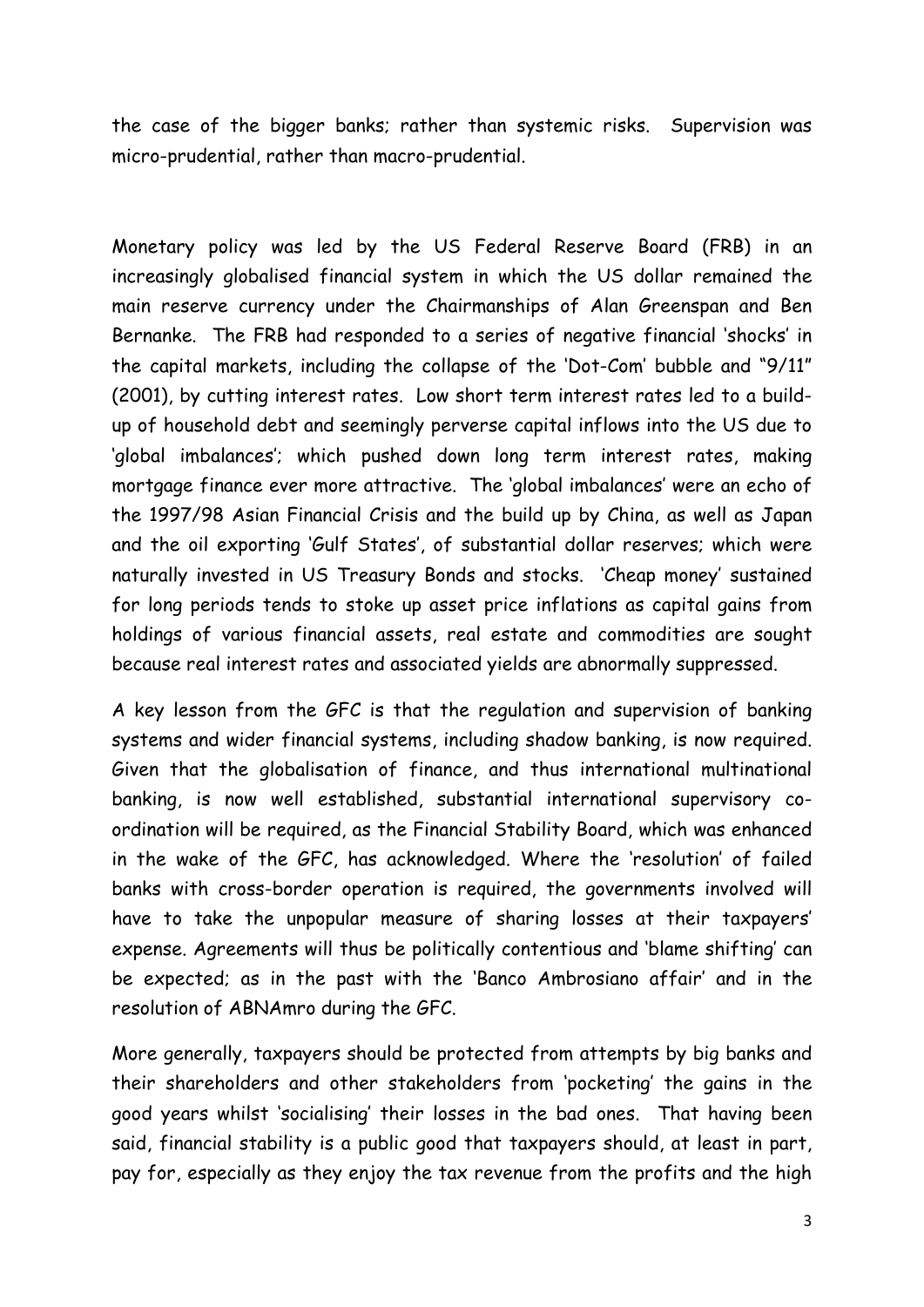salaries and bonuses generated in the good times, and also benefit from the jobs created by a growing and thriving banking sector when it allocates capital efficiency. Hence, the appropriate taxation, regulation and supervision of banks is an important public policy issue (Chaudhry, Mullineux, and Agarwal 2014).

It is now clear that (micro- and macro-) prudential regulation of the banks and the wider financial system and monetary policy must be co-ordinated and that, in a globalised financing system, this must be done both domestically and internationally. Domestic balancing may be difficult to achieve with face of free international capital flows, unless the global imbalances are successfully reduced. There was little evidence that major progress had been made in the post crisis period; although the recent apparent slowdown in Chinese growth and elimination of Japan's trade surplus may help.

Bank remuneration structures have remained stubbornly unreformed. There has been a regulatory response in the EU; with the UK authorities trying to pick a path between voters' distaste of 'bankers' bonuses' and the desire to maintain 'The City's' competitive edge, whilst also discouraging 'excessive' risk taking. Ultimately, bankers' remuneration should be a corporate governance issue and it is disappointing that the Boards of Directors and shareholders of banks have not got to grips with it; despite government prompting, particularly in the UK, but also in the US. The concern about 'short termism' in banking induced by management remuneration packages also remains unresolved.

In the US and the UK new regulatory authorities have been put in place (the Consumer Financial Protection Bureau (CFPB) in the US under the 2010 Dodd-Frank Wall Street Reform and Consumer Protection Act, and the Financial Conduct Authority (FCA) in the UK, which took over from the Financial Services Authority in April 2013) to protect its consumers against the miss-selling of financial products and services and inappropriate financial innovation.

The UK's FCA has become increasingly active; so much so that 'The City' is now lobbying politicians to restrain it! 'Over-regulation' may, however, push some banking activity into the shadows and discourage potentially beneficial financial innovation, so an appropriate balance does need to be struck with a focus on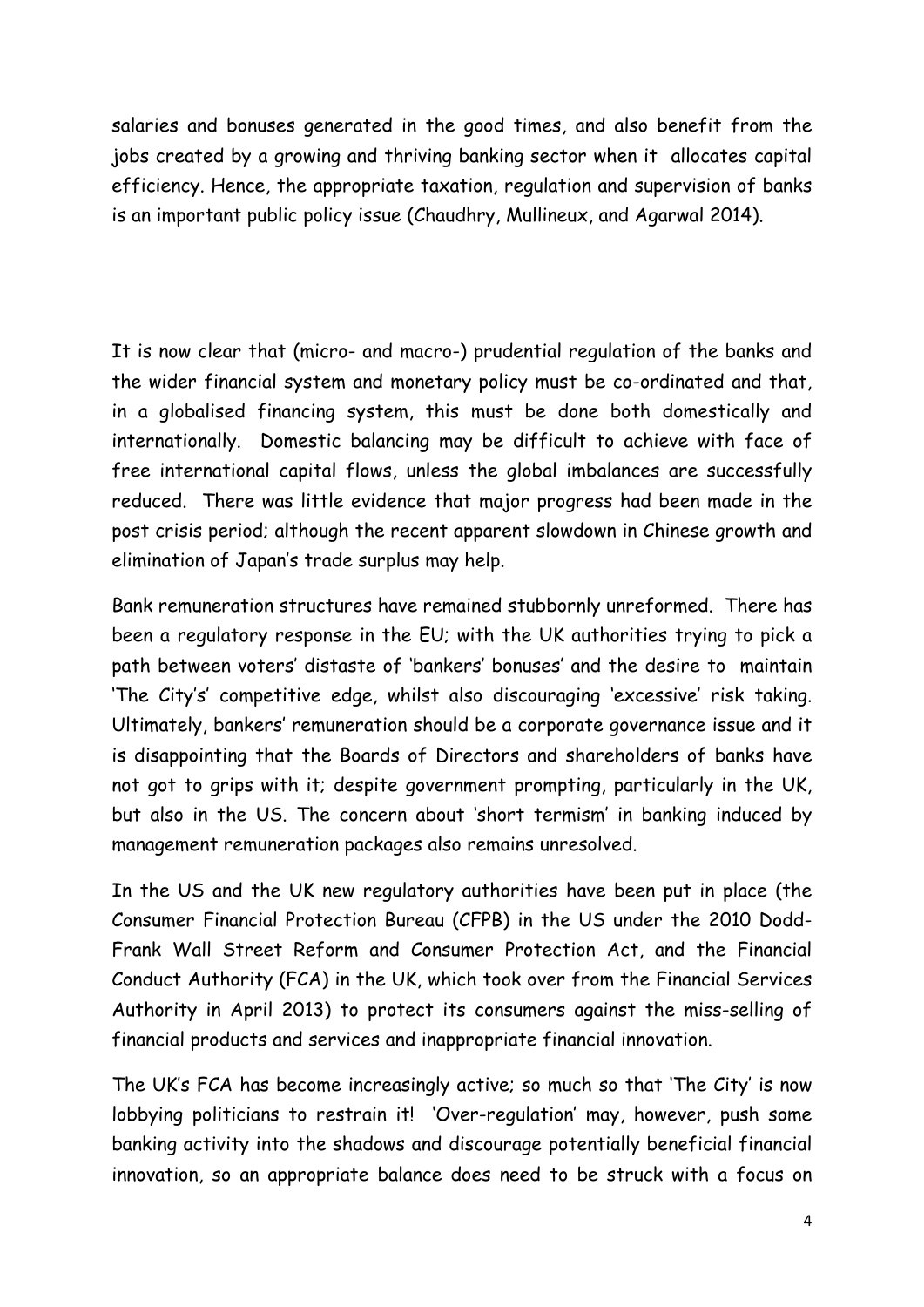regulating banking activity, rather than banks per se. Increased regulation also makes it more expensive to provide basic 'utility' banking services without the prospect of cross-selling the higher margin financial products and services increasingly sought by middle classes; especially in the context of ageing populations. Access to basic banking services may thus be restricted, leading to financial exclusion.

There is growing evidence of 'de-leveraging' in response to the tougher capital and liquidity requirements being imposed in the post crisis period. It is too early to gauge whether this is transitory, as banks adjust to the new regime, or permanent; but it does seem to have resulted in restricted long term infrastructure lending and Small and Medium-sized Enterprise (SME) financing, or increased 'credit rationing', by banks. These developments, especially with regard to SME financing, have been particularly problematic in the EU, including the UK; where capital markets are much less developed than in the US. There is some evidence that internet-based debt and equity crowd-funding is beginning to fill the SME debt and equity funding groups, but credit rationing remains well above 'normal' levels. It should be noted that many countries, including the US, UK and Germany, try to curtail the 'normal' credit rationing, which results from information asymmetries, by offering state-backed loan guarantees to banks' that lend to SMEs.

The 2009-12 'Eurozone (debt) Crisis' illustrated the risks associated with allowing a 'Doom Loop' to develop (Mullineux, 2014). As EU banks deleveraged, they replaced loans on their balance sheets with government bonds. Then, as the crisis deepened, banks in the stronger 'core' countries reduced their holdings of bonds issued by the troubled periphery governments, and the banks in the periphery countries increased their holdings of bonds issued by their domestic governments; who were liable to bail them out. The risk associated with holding 'periphery' government bonds, and thus their premium over German 'bunds', increased. This in turn made it more difficult for the 'periphery' countries to finance their deficits. The credit ratings of domestic banks and their governments thus became highly correlated, and both deteriorated in 'the periphery'. The implications for countries, such as India, with a high level of state ownership of banks, are clear. Indian banks weathered the crisis well because the markets did not doubt that the Indian government would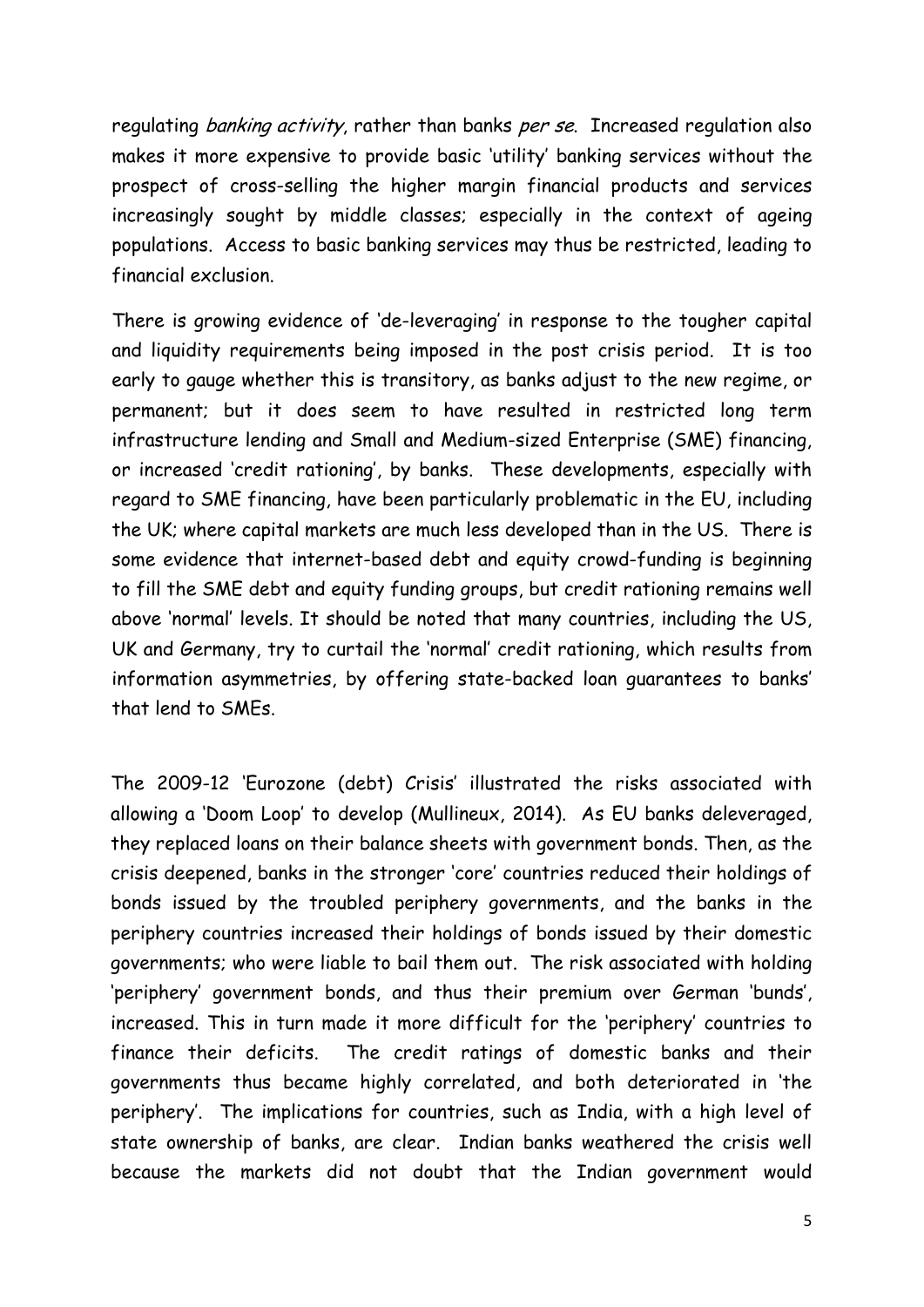underwrite the banks, as did banks in China for a similar reason, but will this always be the case?

Another by-product of the crisis has been the questioning of the alleged benefits of the 'universal banking'. The model was well established in Continental Europe and developed in the UK after the 1986 'Big Bang' financial sector reforms and in the US after the repeal of the 1933 Glass-Steagall Act (which separated commercial banking form securities or investment banking business in the wake of the Great Crash of 1929) in the Gramm-Leach-Bliley Act in 1999. Proponents of the model emphasise beneficial economics of scale and scope, but managerial diseconomies have become evident in the Citibank group and elsewhere. Further, the bigness and interconnectedness that results from the financial 'conglomeratisation' seems to have increased global systemic risks and rendered the 'resolution' of global universal banks particularly complex.

The EU has consequently been considering structural reform of the banking sector (Liikanen, 2012) and the UK is in the process of implementing proposals emanating from the 'Vickers Report' (2011) and the report of the Parliamentary Committee and Banking Standards (PCBS, 2013), and has set in motion full Competition and Markets Authority (CMA) review of the retail banking sector.

Barriers to new entry to the banking industry should be removed and diversity in banking should be encouraged by regulating retail banking as utility and requiring universal service provision; which in this case means access to basic payments and banking services, including credit. Big banks and their shareholders should not be allowed to benefit from economic rents gained from oligopolistic market power.

New entry can be promoted by 'levelling the playing field' with regard to deposit insurance. Big banks should be required to contribute to funded and state backed deposit guarantee schemes with risk-related premiums and coverage should immediately be extended to new entrants, as recently instituted in China. Big banks should not be allowed to gain a funding advantage form implicit state guarantees, ultimately at the taxpayers' expense and guaranteed retail deposits should not be allowed to fund trading and wider investment banking activity. Ultimately, the increased capital requirements on investment banking activity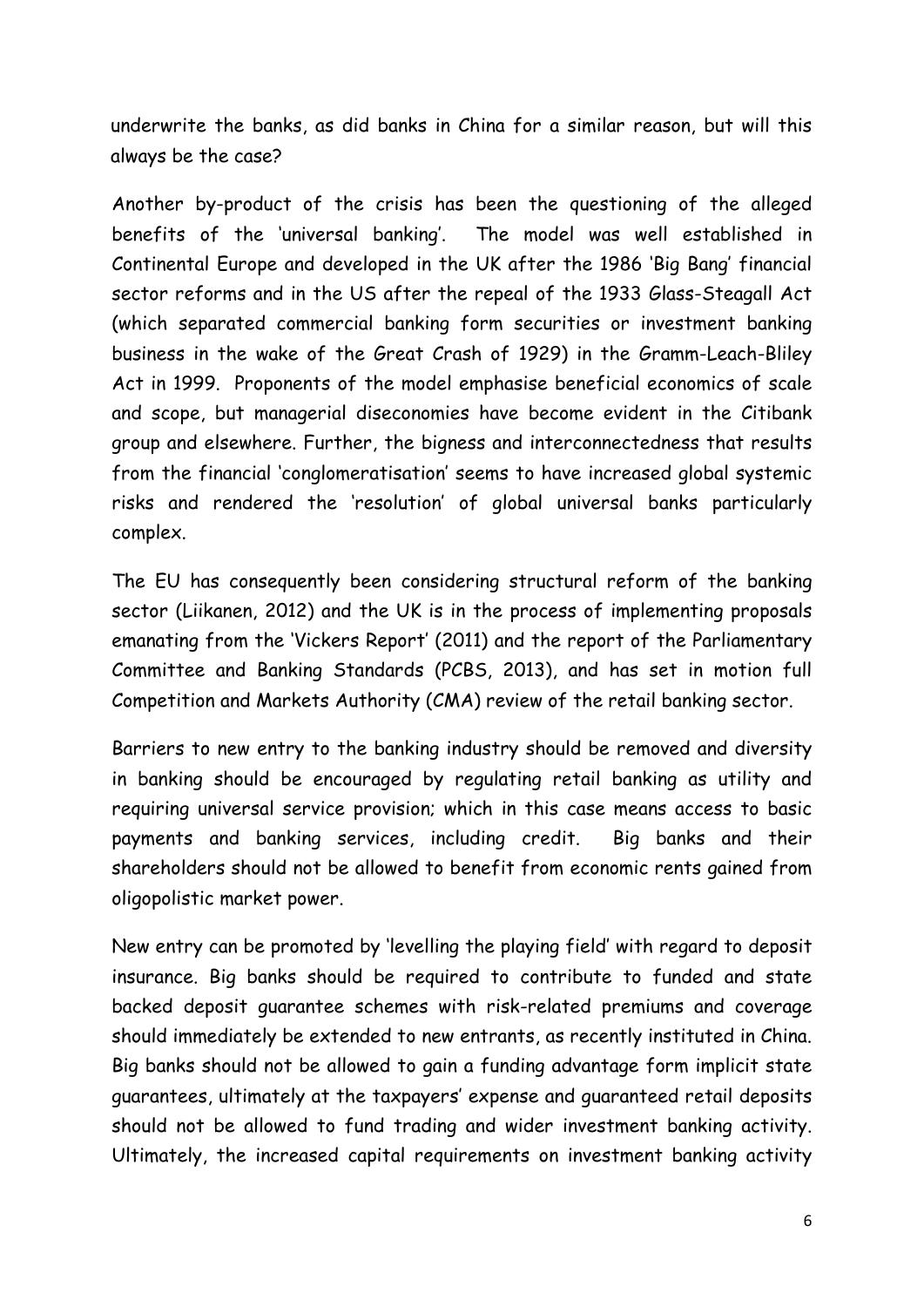and the supplementary capital requirements being imposed on the 'systemically important' banks may induce the voluntary separation of retail and investment banking businesses. Regulating retail banking as a utility and requiring universal service provision, or access to finance, would similarly encourage separation from investment banking; which would require a higher return on equity to compensate for its higher risk exposures.

Capital market development and increased internet based crowd funding may increasingly fill any financial gaps resulting from the necessary deleveraging of banking. The US not only has the most highly developed capital markets, but also very well established regional and local community oriented banks; in good part due to the requirements of its Community Reinvestment Act, which was introduced in 1977 and enhance substantially in the mid-1990s, and subsequently further amended.

As a result of ultimately decisive government intervention in the wake of the September 2008 Lehman Brothers failure, the US financial system recovered more quickly than the systems in the UK and the EU. Consequently, SMEs in the US have been much less credit constrained because of the strong community banking sector, highly developed capital markets, an established venture capital sector, and a rapidly emerging crowd-funding capacity.

### 2. **Lessons from 'Further-back' and 'Close-by'**

The 1997/8 Asian Finance Crisis (AFC) illustrated the risks associated with over-reliance on foreign currency (largely USD) denominated capital and international borrowing from foreign banks; as opposed to domestic bond market financing.

The post 1990 reform of the formerly centrally planned economies in Central and Eastern Europe involved the privatisation of both state-owned enterprises (SOEs) and state-owned banks (SOBs). In Poland the interconnectedness of the privatisation process was fully acknowledged. It was not possible to privatise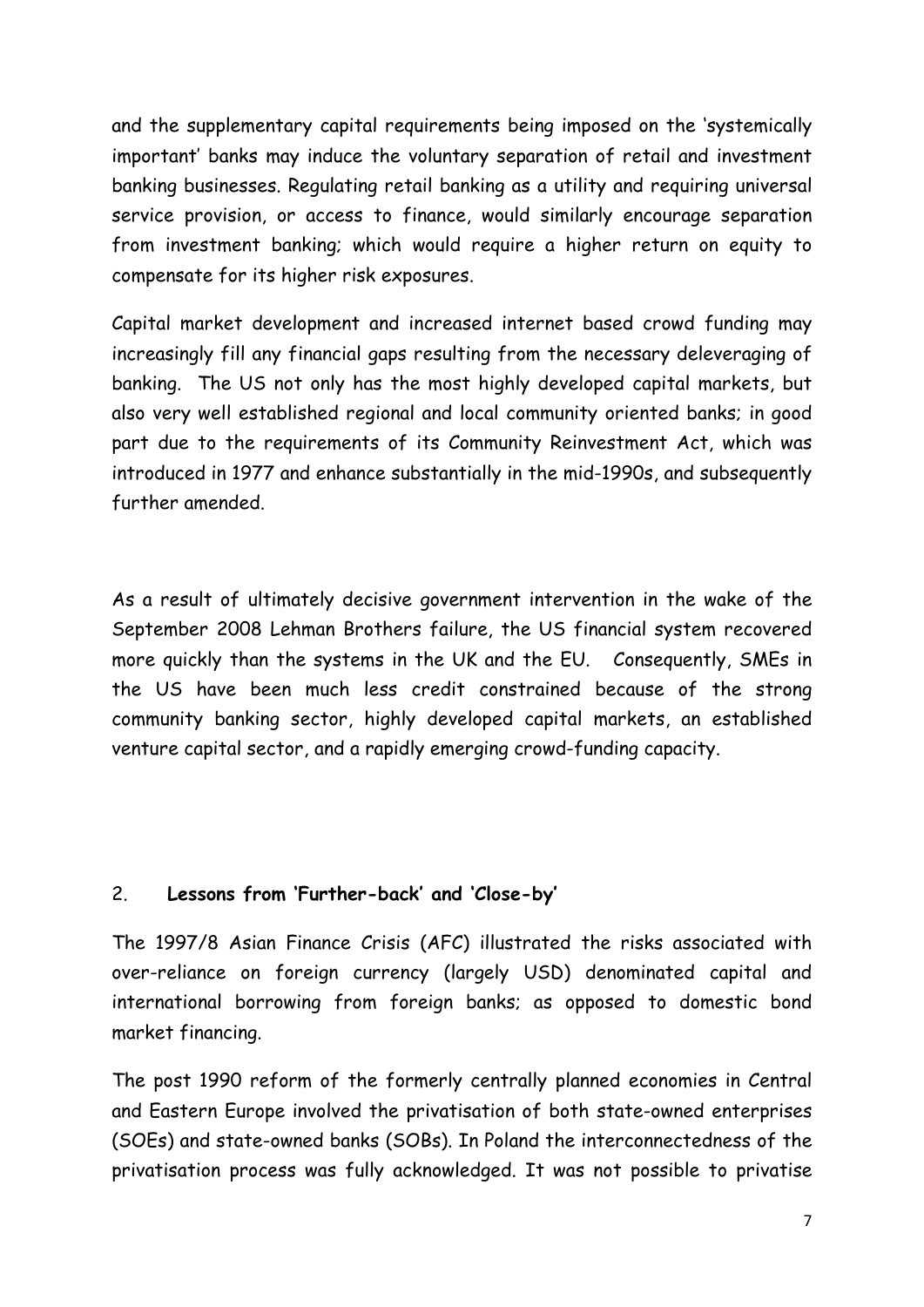SOEs without resolving the problem of their indebtedness to SOBs, which was incurred under the central planning system, and yet if the debts were to be forgiven prior to SOE privatisation, the SOBs would be exposed to a growing 'bad debt' problem because the SOEs were unable to service their debts at the new market (as opposed to planning) prices. Further banks were severely undercapitalised and had made no loan loss provisions. The problem was thus, how to privatise SOEs and SOBs whilst dealing with the bad debt problems and re-capitalising banks?

More generally, past bank failures, such as the 1991 'BCCI affair', have involved banks' lending too much, relative to their bad loan provisions and capital, to a small group of borrowers. The banks cannot let these borrowers default for fear of undermining their own solvency and so the large borrowers can dictate loan terms to their banks. If representatives of the large corporate borrowers join the boards of the banks which lend to them, then their oligarchic power is increased. Further, if they are allowed to set up their own banks then their depositors are likely to be seen as a cheap and stable source of long term capital, or 'milch cows'.

As in China, India's partially privatised SOBs dominate the banking sector. India may not be Western, and it is certainly not the same as China, but there are lessons to be learnt from banking systems abroad, nevertheless.

China's state dominated banking system proved useful in mounting a monetary stimulus to complement the fiscal stimulus implemented by the government after the collapse of Lehman Brothers, but the sector has suffered from recurring non-performing loan (NPL) problems and indeed is currently regarded by many analysts to be troubled by NPLs. Capital hoarding by the SOB-SOE nexus in China also starves the SME sector of capital; inhibiting job creation, innovation and growth.

### **3. Lessons for India**

### **3.1 Banks and Growth**

The banking and the wider financial sector contributes to growth by efficiently allocating capital and in so doing widens access to finance; thereby reducing financial exclusion and poverty. Further, the expansion of the financial service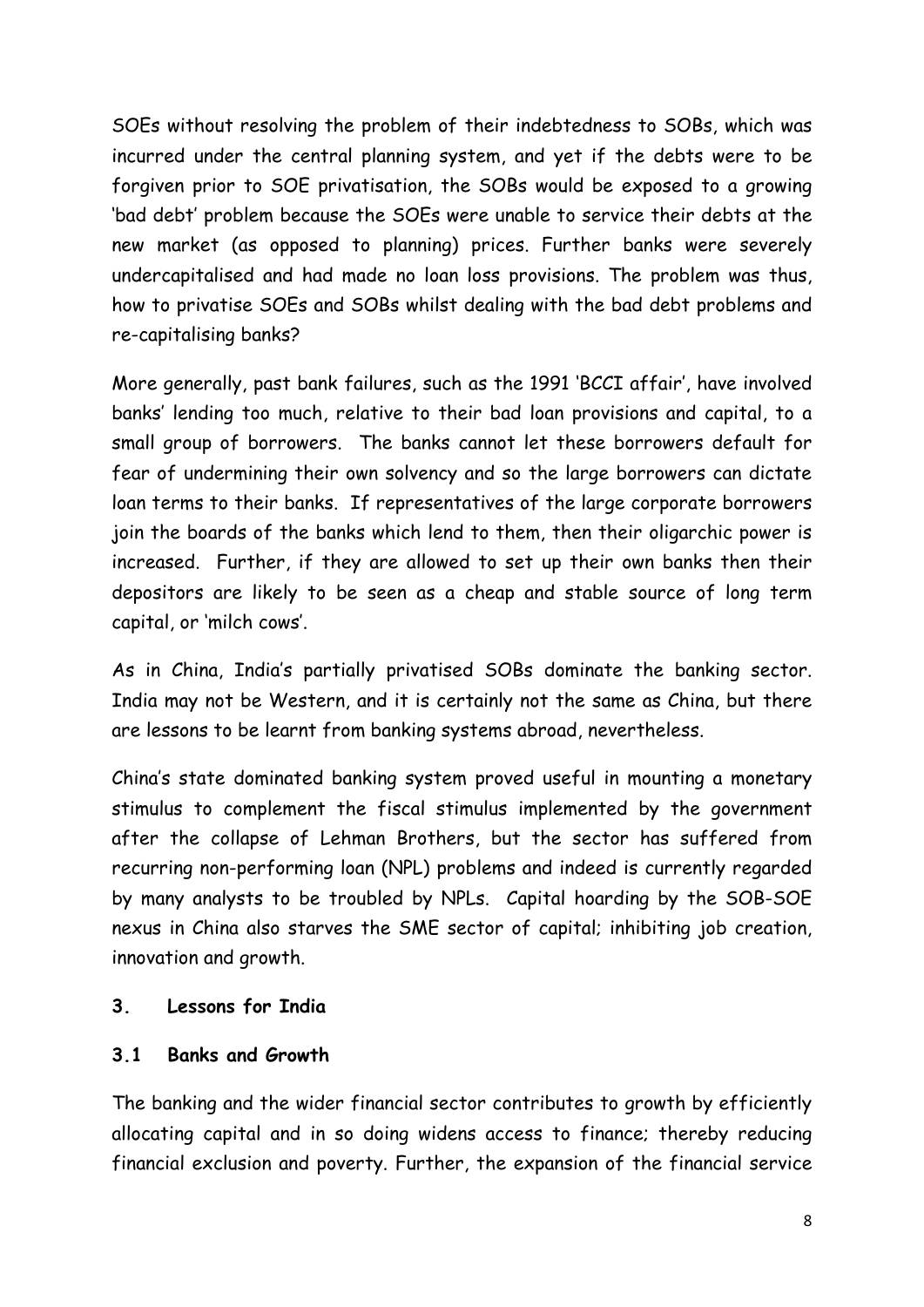sector will itself contribute to growth through job creation. In the UK the growth of employment in the financial sector following the 1986 Big Bang liberalisation was dramatic. Better regulated, governed and managed banks are likely to allocate capital more efficiently, thereby promoting innovation and growth, and are themselves responsible for monitoring, and thus effectively the corporate governance of, the SMEs that borrow from them.

The effectiveness of the corporate governance of shareholder-owned banks in the EU and US was called into question by the GFC, as we have already noted. However, problems also occurred with the governance of public sector banks, particularly the 'Landesbanken' in Germany, the local public savings banks ('Casse') in Spain following the GFC, and more recently, the Co-operative bank in the UK. The central institution of the German co-operative banking system also got into difficulties. Hence governance problems in banking are evident under shareholder, public and mutual ownership. Different solutions are required for each, but nevertheless diversity of ownership models seems desirable because the better managed mutual banks did continue to provide retail banking services to households and SMEs in Germany and the US, and elsewhere. There is a risk that the post-crisis regulatory reforms are focussing too much on resolving the governance problem in large shareholder-owned banks with the unintended consequences of reducing diversity by squeezing out 'mutual banks' and potentially reducing access to finance as a result.

### **3.2 Modern Banking**

Advanced financial sectors increasingly rely on 'big data' as a fourth 'factor of production' alongside the traditional three; land, labour and capital. Indeed modern banking and finance is based as much, if not more, on information as it is on money creation. What exactly is money, and indeed liquidity, has long been debated by financial economists and has clearly changed over time. Money's prime usefulness is in conveying information on credit worthiness and as a standard for valuing or pricing other products, and it is increasingly becoming digital.

The winners will command the best information set, will potentially 'take all', or a large chunk of it! Big banks have for some time looked like 'dinosaurs' (as they famously did to Bill Gates of Microsoft, circa 1994) awaiting extinction as they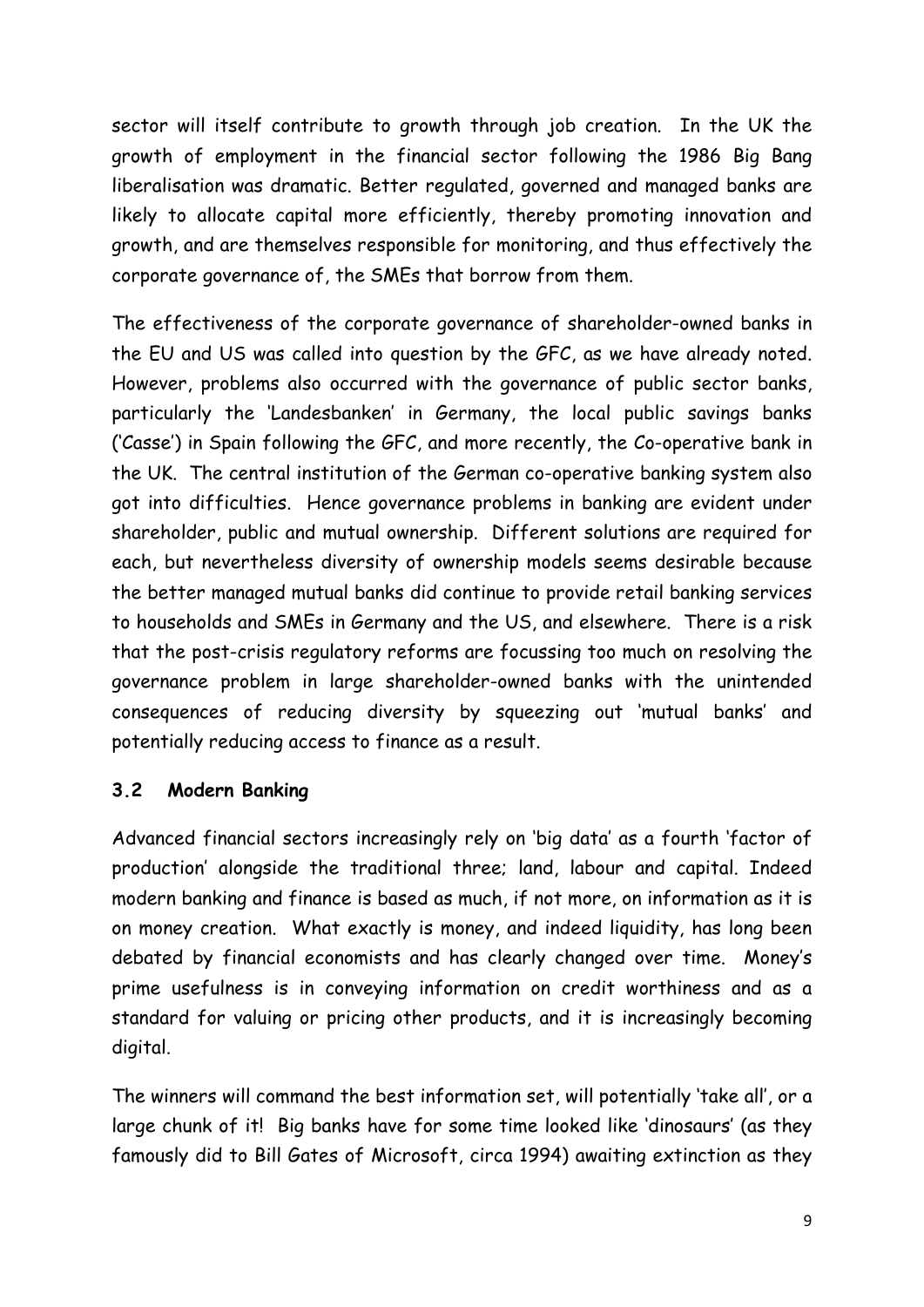struggle to keep their IT systems up to date; and indeed 'fit for purpose' in light of payments system failures in major UK retail banking operations in recent years.

But are banks dinosaurs? Mobile phone payment systems, such as the highly successful M-Pesa system in Kenya, and near-field technology has begun to eat the banks 'lunch' by reducing their domination of payment systems. PayPal and other internet banking systems have also made incursions as internet shopping increases in popularity; as has Bitcoin, the digital currency. To survive the big banks will need to form alliances with mobile phone and internet network providers and/or mobile phone producers such as Apple; which concluded a significant deal with big US banks and credit card companies in September 2014.

We have noted that the big banks are also under attack from internet based crowd-funders and invoice discounters. Some banks are responding by forming alliances with crowd-funders to help them to 'up-scale' by investing capital in them and facilitating the securitisation of the outstanding receivables on their loans. Others are setting up their own internet-based crowd funding operations to complement their internet and mobile phone banking facilities

The 'net' result (if you will excuse the pun!) will be increased competition and a consequent reduction in transaction costs for users; unless the big banks are allowed to re-assert their dominance of payments systems!

### **3.3 Addressing Market Failures**

Infrastructural financing is naturally addressed through bond and longer term insurance and pension fund investment; but due to information asymmetry, there will remain a market failure on SME (both urban and rural or agricultural) lending for some time yet as capital markets and crowd funding seem unlikely to be able to overcome the problem of pricing credit risks accurately without better quality information, which can never be full information in a world of uncertainty. Hence, credit rationing of SMEs will persist and government intervention through targeted SME loan guarantees, as successfully used in the US through its Small Business Administration (SBA) and in Germany, through its development bank (KfW), will remain necessary.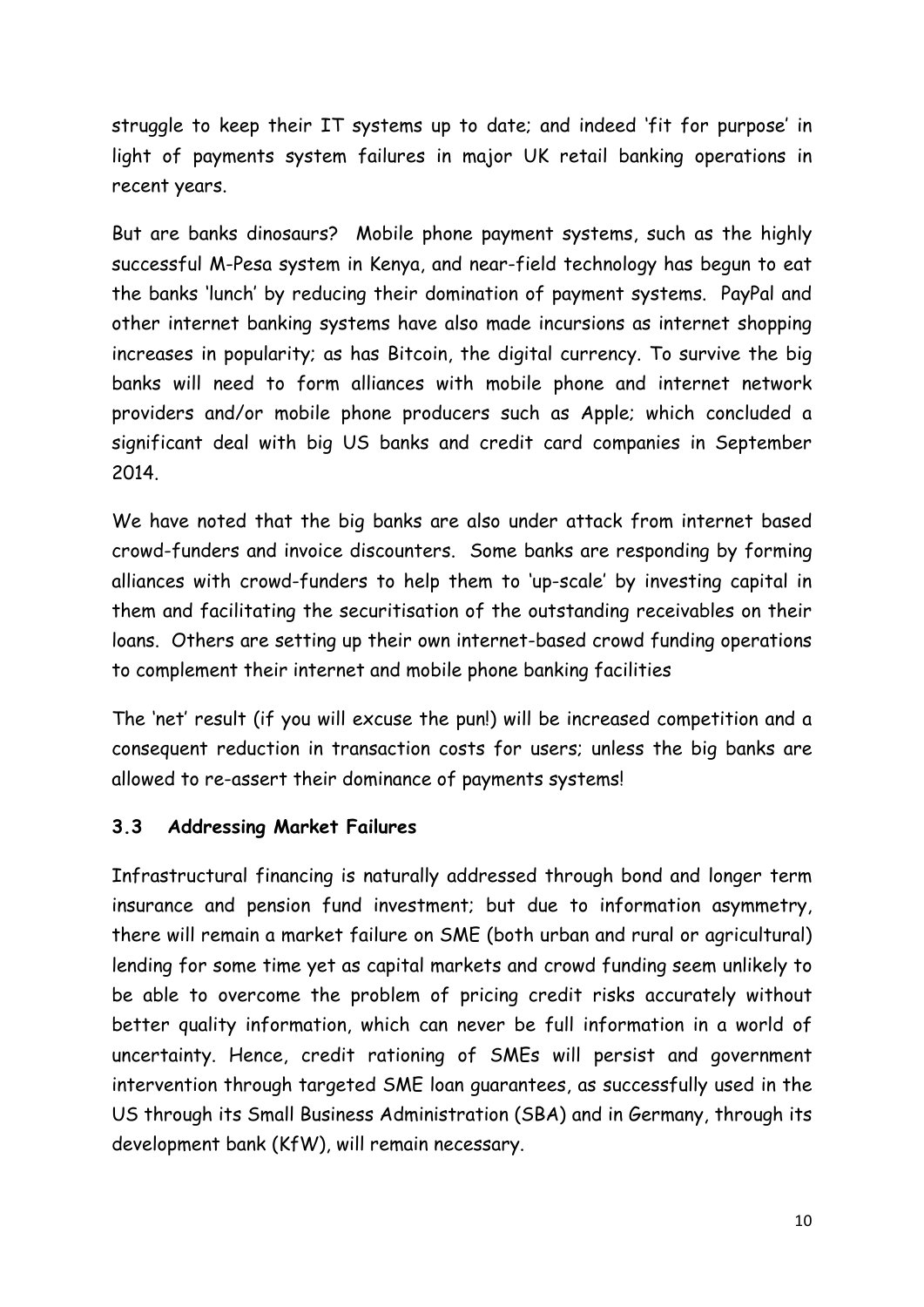Many countries have pressed banks to share information on good, as well as bad, credit risks in order to improve the quality of lending and increase the opportunities for households and SMEs to switch accounts between banks. The requirement for banks to make provisions against possible future loan impairments will help encourage banks to assess and price credit risks more accurately.

In most countries, SMEs face not only credit rationing, but also an equity finance gap. Indeed more equity based finance and less debt would render them less likely to fail. The venture capital industry is most highly developed in the US, but even there 'seed corn' and 'early stage' financing for SMEs has become progressively harder to access as venture funding has gravitated towards private equity funding of medium to large companies. Lessons might however, be drawn from Islamic 'profit and loss sharing' financial contracts under which capital providers share in the downside, as well as the upside. Under debt financing, interest has to be paid whether a profit or a loss is made, making SME failures more likely in recessions; especially if the state and larger companies increase late payments.

### **4. Concluding Remarks**

India should consider whether substantial state ownership of banks is the best means of achieving an efficient allocation of capital and, if not, how should state ownership be reduced?

The reduction of state ownership in the formerly centrally planned economies of Central and Eastern Europe (CEE) led to substantial foreign ownership of banks. Without foreign capital injection, the necessary re-capitalisation of the large, partially state-owned, banks will weigh heavily on government finances. Further, privatisation of the big banks, without breaking them into smaller units, risks creating on oligopolistic market structure in which economics rents can be extracted. The alternative to rapid, and potentially costly, privatisation is to stimulate the growth of domestic 'challenger' banks, encourage foreign bank entry and to take steps to widen access to finance.

In recent years, numerous reports have suggested various paths towards banking and wider financial sector reform in India and it seems that the current (Modi) government is preparing to act, with the support of Dr. Rajan, the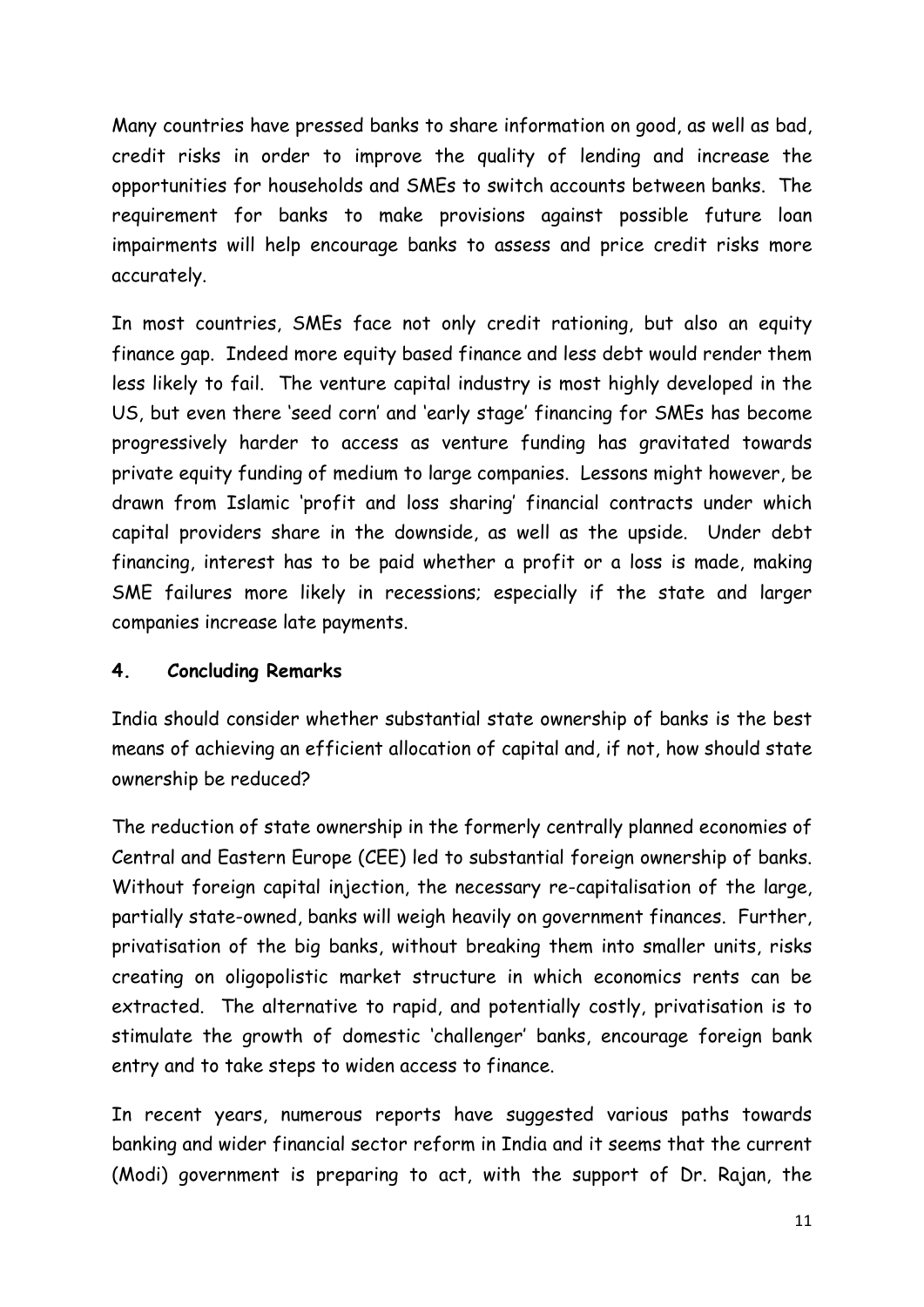Governor of the Reserve Bank of India. Measures to broaden access to finance have already been instigated.

Alongside the restructuring and recapitulation of the banking system, measures should to be taken to speed the development of capital markets in India. As in the CEE countries, the 'know-how' imported through foreign bank entry is likely to prove invaluable; and partnerships, including 'joint ventures', between domestic and foreign financial institutions would accelerate the information and skills transfer process. Also, as in the CEE countries, the commercialisation of partially state-owned banks may require a parallel reform of their domestic industrial conglomerate clients; which should be encouraged to issue corporate bonds and reduce reliance on bank financing.

The Modi government is aiming to rebalance the Indian economy through a 'Made in India' campaign, but what is the appropriate balance between the industrial and service sectors in a modern economy? In the most advanced economies, the US, UK and in the EU, the service sector has progressively become by far the largest sector. Attempts in the UK to rebalance its economy towards manufacturing, and to reduce reliance on the financial sector in the wake of the crisis, have had mixed success. It is the largely service based Information Technology, or 'IT', sector that has thrived in London in recent years and the financial services sector now recovering strongly; whilst manufacturing resurgence is patchy.

India already has a strong IT services and computer software sectors. These will naturally facilitate the rapid development of internet and mobile phone banking; which is the banking technology of the future. The 'new' technology can successfully promote households and SME access to the payments system and credit and other basic financial services without the need for costly to maintain bank branches, as long as the necessary education and access to the internet, in both rural and urban areas is assured.

India already has the IT services and software know-how and thus the opportunity to take mobile banking and finance to a level well beyond the successful M-Pesa payments system in Kenya, if its mobile phone and internet providers can join forces with the banking system.